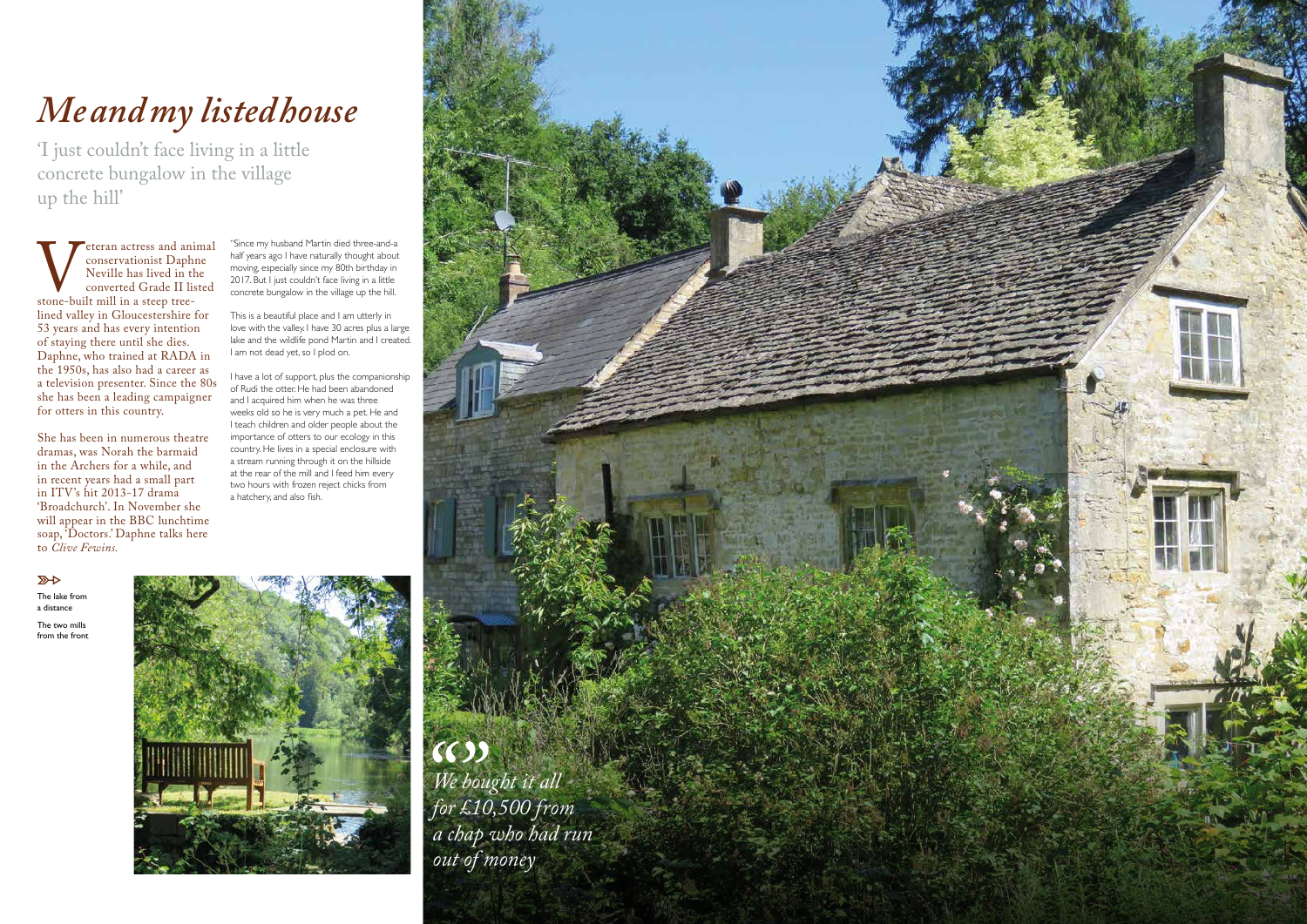### ME AND MY LISTED HOUSE

# ADVERTISING SPACE





</del>

4- 区





## The rented bedroom in the newer mill

The picture shows the 1960s extension and also the lean-to where Daphne likes to sit and work in the summer





Previously we had been in a run-down cottage in Clent, Worcestershire, and Martin and I moved in here in 1965. We had three small daughters aged  $4\frac{1}{2}$ , 22 months and the third a baby at the breast.

In spite of our spending many many hours and a huge amount of money on it, parts of the mill are still somewhat dilapidated. It is, in fact two mills. The one we live in ceased to be a mill in the 17th century when the adjoining mill was built. That building is now a rental.

We bought it all for £10,500 from a chap who had run out of money. He lived here and wanted to convert it into a pub. He had built a large extension and had bought 300 tonnes of stone that filled the front garden. This was in anticipation of getting permission to build a second massive extension onto the front. It might well have been a very successful pub but it would have completely wrecked a beautiful building that is part of the industrial history of this amazing valley.

The older building is my home. It is quite small really and it was rather a squash when we had three daughters at home and later a younger adopted daughter. So quite often we used the other mill, once we had done a complete conversion job on it, as overspill and guest accommodation.

## $\bigotimes$ The stone-tiled garden shelter

We managed to carve out three bedrooms and make it into a rugged but comfortable home for our daughters. But I would never describe it as 'comfortable' in winter: it is always so cold.

The girls grew up to love it. It is right in the valley bottom, quirky and remote, and access is down a narrow, steep wiggly lane. The old dried up Thames/Severn canal runs along the valley side and the property came with a mile-long stretch of it, which I still own. To reach the village up the hill you have to pass beneath the arches of the railway that runs from Swindon to Stroud and carries mainly local passenger traffic.

When we moved in during 1965 the only 'furniture' was a suit of armour by the fireplace in the living room. By the time we arrived here all the machinery had gone. Martin adored the place from the beginning. His new job was managing a factory just down the valley, so he was able to come home for lunch, which he loved.

Nobody seems to know how old the house is, but the adjacent mill that took over from it was built in the mid-17th century and served most of its time as a silk mill. We like to think

A view of the garden and valley side beyond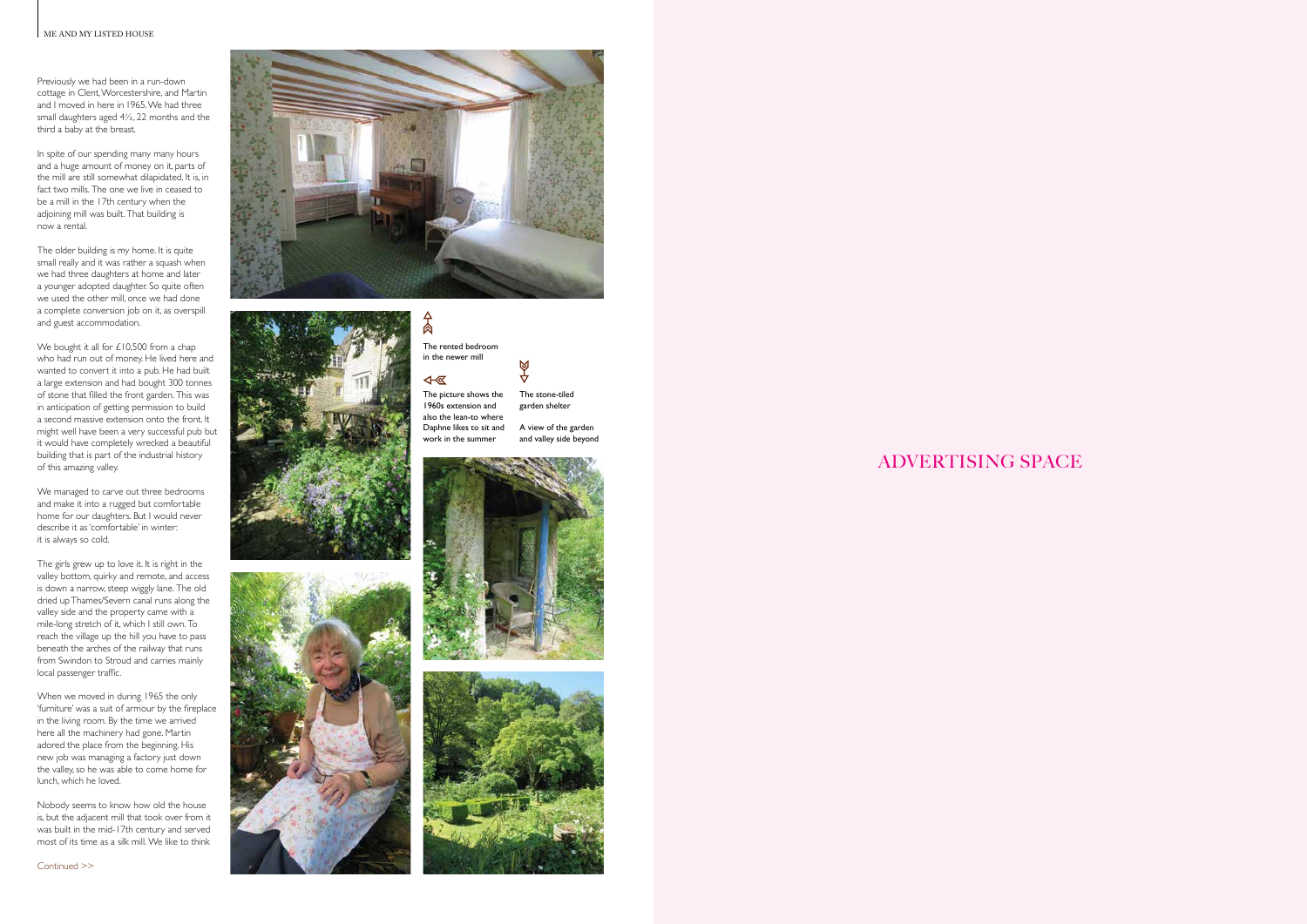#### ME AND MY LISTED HOUSE **A HYMN TO THE ARTS & CRAFTS MOVEMENT**





## $A$

ADVERTISING SPACE

that we saved the buildings. The two mills are part of the industrial history of this glorious valley, much of which used to be a hive of industry.

I only manage to carry on with a little help. I have a gardener who mows the lawns and keeps it tidy as far as possible. The flowers are all self-setters, they always were. The gardener Continued >>

After all these years I am still captivated by the haunting magic of the surroundings in all the varying seasons. My bedroom is the most wonderful room in the world. It's like Nelsons cabin, with windows on three sides. Waking early on a glorious summer's morning and hearing the jays, the treecreeper and the woodpeckers is just magic. I also rather like hearing the passenger trains progressing down the valley. I feel they keep me in touch with reality. We also have the odd steam excursion going out of Worcester.

But I won't let anyone photograph upstairs: nowadays it's just full of junk.

also tends to the sluices that keep the water flowing through the millrace. That is most important.

I spend a lot of time attending to Rudi and also taking him to promotional events for the two otter organisations I support. I am a patron of the Devon-based Wild Otter Trust and also work with the International Otter Survival Fund. At some of the summer shows I attend I sleep in a tent. Generally there is a special enclosure created for Rudi. Over the years I have had ten otters. They are gentle, loving, adorable creatures and the oldest aquatic mammal known to man. They are a litmus paper for clean rivers and if there is anything I care passionately about it is clean water and clean air.

It all started in 1980 when Martin and I – we were always animal lovers – were horrified by the government report that indicated that our rivers in this country were so polluted

This lovely beamed room in the original mill combines the roles of dining and sitting room. It is in a slight state of disarray because of recent treatment for ant infestation



The mill Daphne lives in from the front. Part of the newer mill can just be seen on the left. The higher pitched section belongs to the 1960s extension

 $\overline{\text{A}}$ 

Ø



The staircase in the rented mill has a novel feature. Martin's oar from when he rowed when he was a student at the Royal Military Academy at Sandhurst has been converted into a handrail

 $\frac{1}{2}$ 

Daphne displays this

sign at the entrance to the mill at weekends in order to attract walkers so she can explain about her otter conservation work